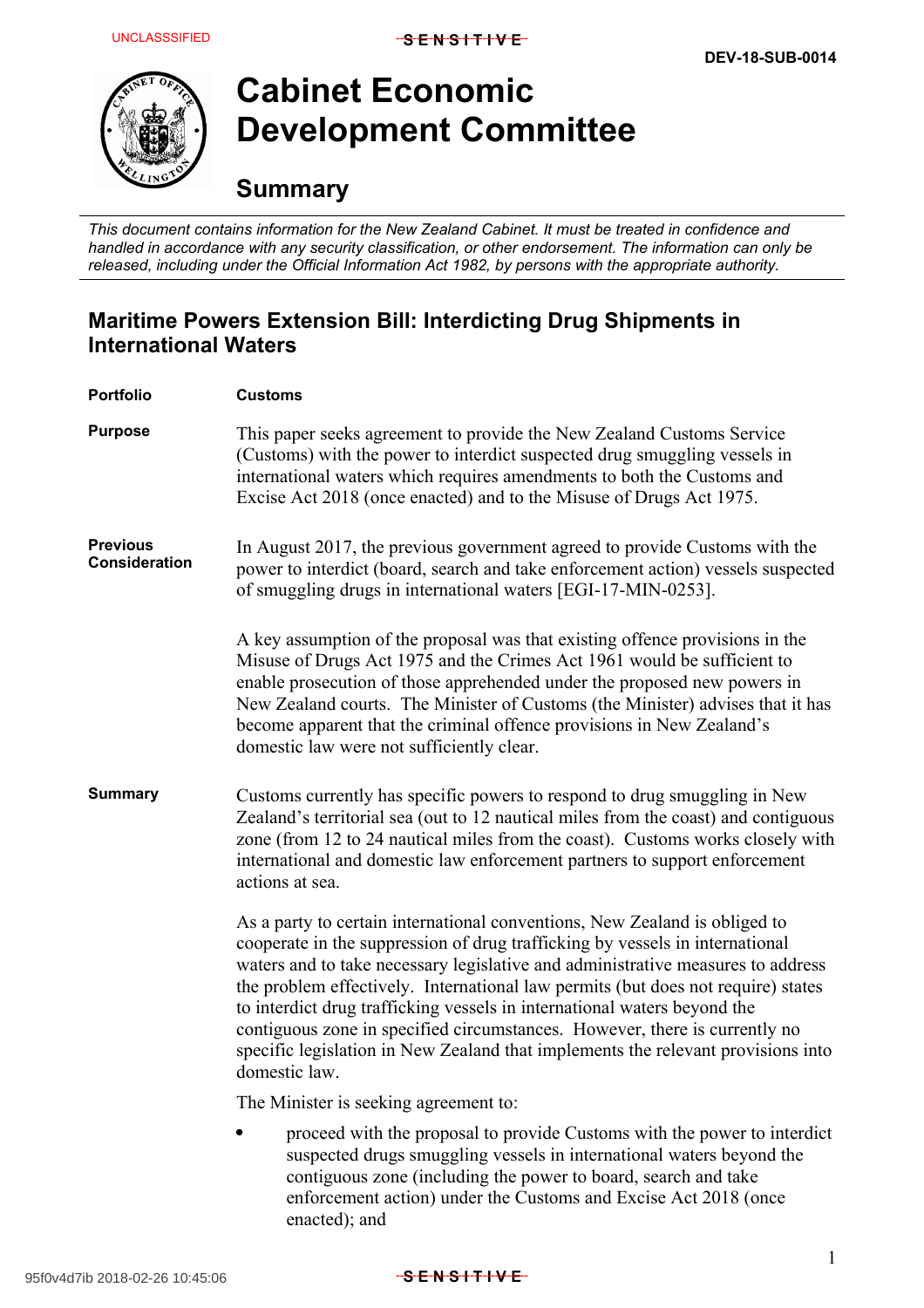#### **S E N S I T I V E** UNCLASSSIFIED --------------------------------

|                                             | amend the Misuse of Drugs Act 1975 to provide clear criminal offences<br>and jurisdiction for New Zealand courts so that offenders apprehended in<br>international waters (including in the contiguous zone) may be<br>prosecuted in New Zealand.                                                                                                        |
|---------------------------------------------|----------------------------------------------------------------------------------------------------------------------------------------------------------------------------------------------------------------------------------------------------------------------------------------------------------------------------------------------------------|
|                                             | Customs seizures of methamphetamine and the potential methamphetamine<br>yield from precursors are detailed in <b>paragraph 18</b> of the attached paper.                                                                                                                                                                                                |
|                                             | Customs power at sea is illustrated in <b>paragraphs 26-33</b> .                                                                                                                                                                                                                                                                                         |
|                                             | New Zealand's obligations to suppress the illicit traffic in narcotic drugs and<br>psychotropic substances is detailed in <b>paragraphs 34-42</b> .                                                                                                                                                                                                      |
|                                             | Comment on the proposed legislative amendments is provided in<br>paragraphs 43-63.                                                                                                                                                                                                                                                                       |
| <b>Regulatory</b><br><b>Impact Analysis</b> | A Regulatory Impact Statement (RIS) has been prepared and is attached.                                                                                                                                                                                                                                                                                   |
|                                             | The Customs' Regulatory Impact Statement Panel has reviewed the RIS and<br>considers that the information and analysis summarised in the RIS meets the<br>quality assurance criteria.                                                                                                                                                                    |
| <b>Baseline</b><br><b>Implications</b>      | None.                                                                                                                                                                                                                                                                                                                                                    |
| Legislative<br><b>Implications</b>          | The Minster is recommending a separate omnibus bill, the "Maritime Powers"<br>Extension Bill" to amend the Customs and Excise Act 2018 (once enacted) and<br>the Misuse of Drugs Act 1975.                                                                                                                                                               |
| <b>Timing Issues</b>                        | The Minister has recommended that the Bill should be passed in 2018 (Category<br>$2$ ) – ideally at the same time as the new Customs and Excise Bill comes into<br>force on 1 October 2018. This will ensure that Customs has these powers<br>available at the start of the summer, when international movements of small<br>craft are at their highest. |
| <b>Announcement</b>                         | None indicated.                                                                                                                                                                                                                                                                                                                                          |
| <b>Proactive</b><br><b>Release</b>          | The paper under DEV-18-SUB-0014 and the accompanying Regulatory Impact<br>Statement will be published at the time that the Bill is introduced to the House.<br>Some material may be withheld in accordance with the provisions of the<br>Official Information Act 1982.                                                                                  |
| <b>Consultation</b>                         | Paper prepared by Customs. Crown Law Office, Defence, NZDF, Treasury,<br>MFAT, MoH, MBIE (Immigration), MoJ, DPMC (Prime Minister) (National<br>Security and Intelligence), Police, MoT and MPI were consulted.                                                                                                                                          |
|                                             | The Minister of Customs indicates that New Zealand First and the Green Party<br>will be consulted.                                                                                                                                                                                                                                                       |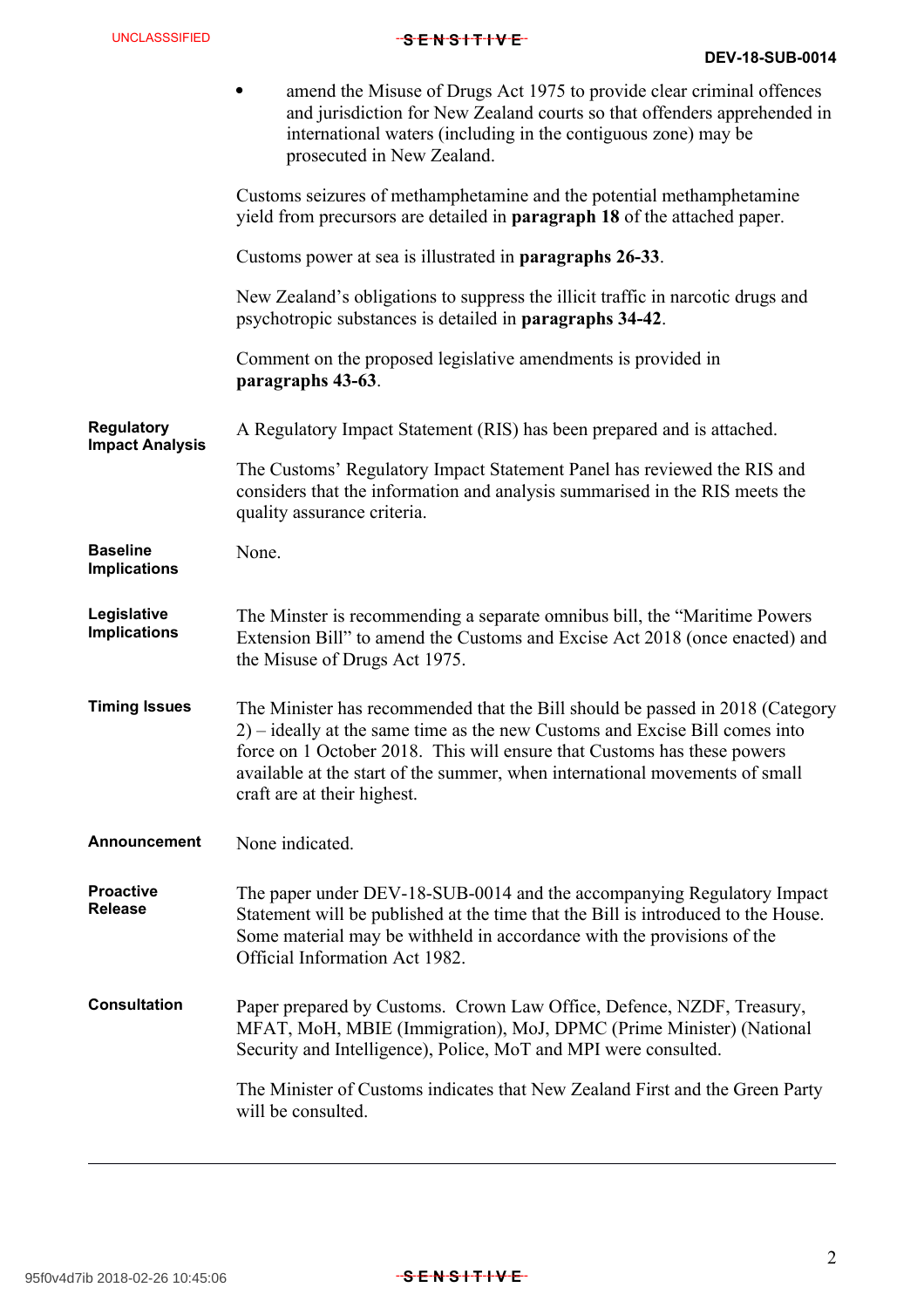#### **The Minister of Customs recommends that the Committee:**

- 1 note that the absence of a specific legislative framework limits Customs' ability to respond to identified drug smuggling activities in international waters beyond the contiguous zone;
- 2 agree to confirm the previous government's decisions on 21 August 2017:
	- 2.1 to give Customs the statutory power to board, search and, if evidence of offending is found, take necessary enforcement actions in respect of vessels in international waters beyond the contiguous zone in line with those powers that apply within New Zealand's contiguous zone;
	- 2.2 that the threshold for exercising the proposed powers in a given case contain the following elements (and subject to drafting by Parliamentary Counsel):
		- 2.2.1 the applicable international legal conditions have been satisfied (which may include obtaining prior flag state consent); and
		- 2.2.2 there is reasonable cause to suspect that:
			- 2.2.2.1 an offence has been, is being or will be committed under sections 6, 12A or 12AB of the Misuse of Drugs Act 1975 [or otherwise as amended], and that the vessel to be interdicted has been, is being or will be used to facilitate (assist in the commission of) that offence (or an attempt or conspiracy to commit such an offence); and
			- 2.2.2.2 the vessel to be interdicted has been, is being, or intended to be involved in, or connected to, the facilitation of illicit drugs crossing New Zealand's border;
	- 2.3 that Customs' powers in international waters beyond the contiguous zone apply to New Zealand flagged vessels, foreign vessels, and stateless vessels;
	- 2.4 that the scope of Customs' powers in international waters beyond the contiguous zone be limited to what is consistent with New Zealand's international legal obligations under the UN Convention on the Law of the Sea and the United Nations Convention on the Suppression of Illicit Traffic in Narcotic Drugs and Psychotropic Substances 1988;

[EGI-17-MIN-0253]

- 3 agree to amend the Customs and Excise Act 2018 (when enacted) to give effect to these decisions under paragraph 2;
- 4 agree to amend the Misuse of Drugs Act 1975 to provide jurisdiction and offences for smuggling controlled drugs, precursors or equipment and material in international waters (including the contiguous zone) which will apply to situations where:
	- 4.1 an individual is on any vessel in international waters; and
	- 4.2 they are in possession of a controlled drug, precursor substance or other equipment, material and substances used in the production of drugs, or are otherwise knowingly involved in the carrying or concealment of the drug on this or any other vessel; and

 $-S - F - N - S + F + V - F - I$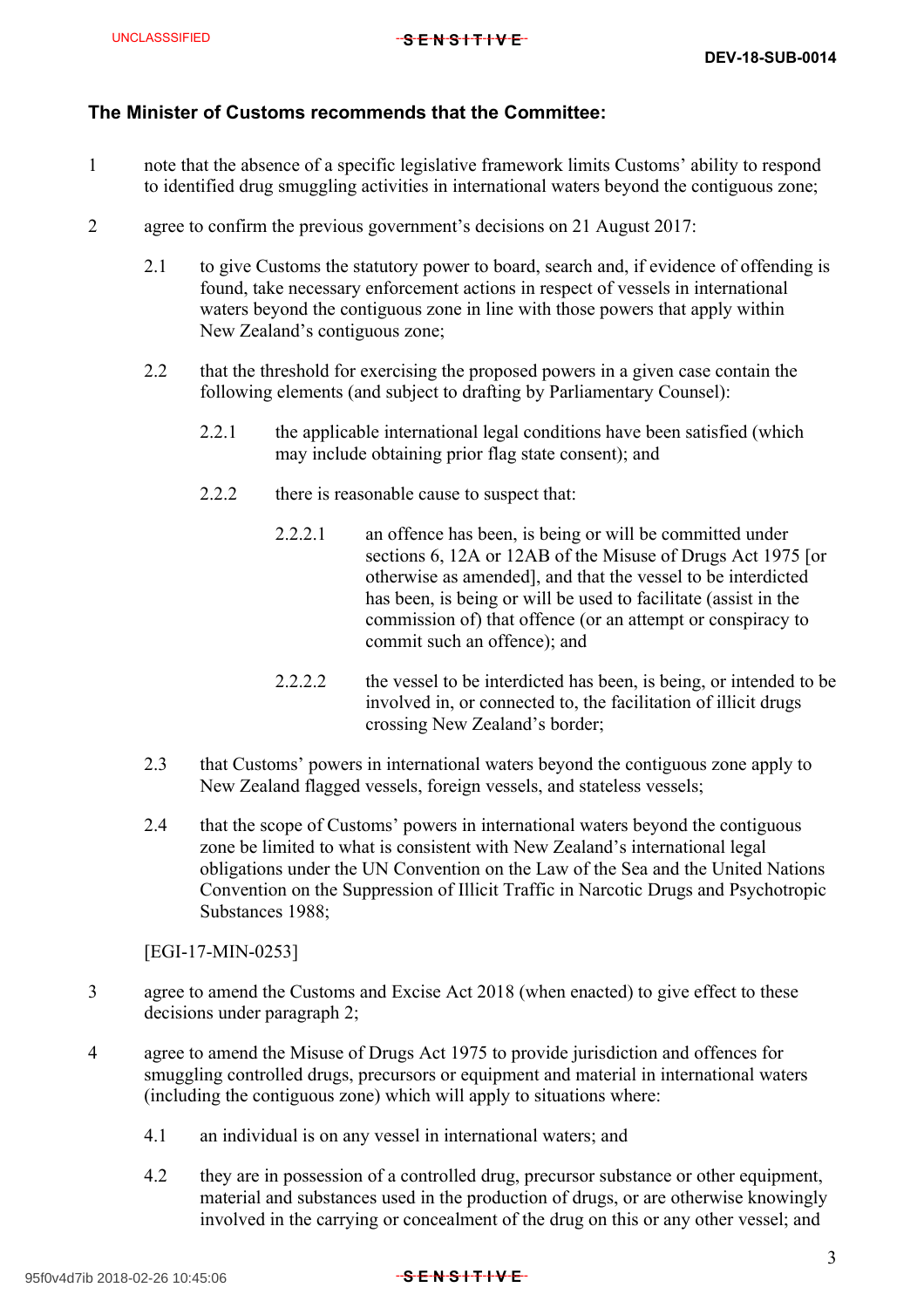#### **S E N S I T I V E** UNCLASSSIFIED --------------------------------

- 4.3 it is intended that the drug is to be imported into, or has been exported from, New Zealand;
- 5 agree that offending in international waters should be treated as analogous to the relevant offences under section 6, 12A and 12AB of the Misuse of Drugs Act and that the same penalties should apply;
- 6 note that where evidence of other customs, immigration or biosecurity offending is identified when exercising powers in international waters beyond the contiguous zone, Customs will not have the power to take any enforcement action, unless authorised separately;
- 7 agree that the Parliamentary Counsel Office be issued drafting instructions to implement the proposals set out in these recommendations;
- 8 invite the Minister of Customs to report back to the Cabinet Legislation Committee with a draft Bill to seek approval to introduce to the House.

Vivien Meek Committee Secretary

#### **Hard-copy distribution:**

Cabinet Economic Development Committee Minister of Justice Minister of Health Minister of Defence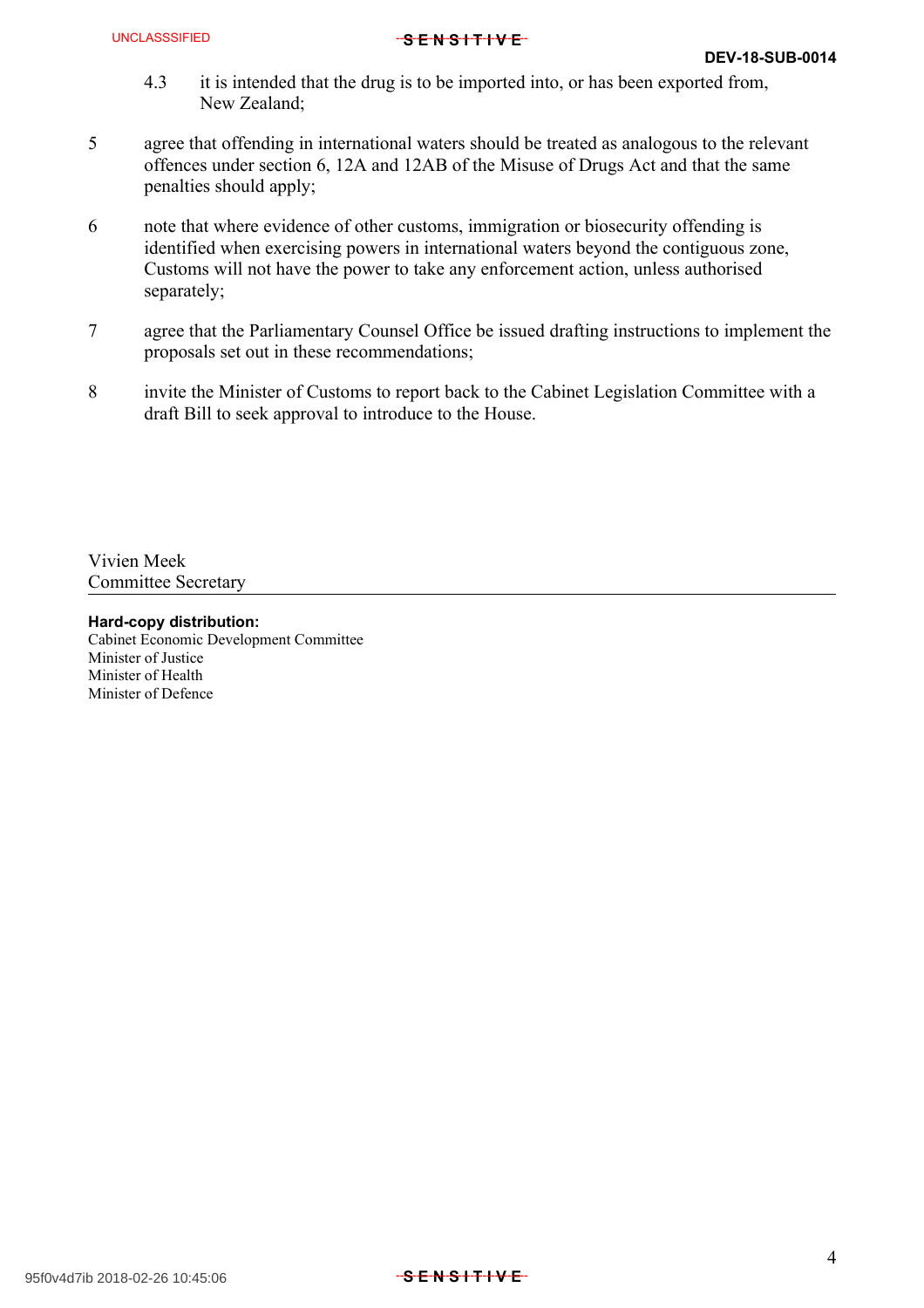#### Sensitive

Office of the Minister of Customs

Cabinet Economic Development Committee

### **MARITIME POWERS EXTENSION BILL: INTERDICTING DRUG SHIPMENTS IN INTERNATIONAL WATERS**

#### **Proposal**

- 1 This paper seeks agreement to provide the New Zealand Customs Service (Customs) with the power to interdict suspected drug smuggling vessels in international waters. This requires amendments to both the Customs and Excise Act 2018 (once enacted) and to the Misuse of Drugs Act 1975.
- 2 This will further incorporate New Zealand's existing rights and obligations under international law into domestic law.

#### **Executive Summary**

- 3 Illicit drugs, such as methamphetamine, are causing substantial harms to individual New Zealanders, their families and whānau, and the wider community. It is critical to ensure that law enforcement agencies have access to the full suite of options to disrupt and dismantle the organised crime groups bringing these substances into New Zealand. Without constraining the availability of illicit drugs in our communities, it will be difficult for demand reduction and treatment options to be effective.
- 4 In August 2017, Cabinet agreed to pursue legislative changes to enable Customs officers to interdict (board, search and take enforcement action) against vessels in international waters. These powers would only apply where there is reasonable cause to suspect the vessel was involved with smuggling illicit drugs across New Zealand's borders [EGI-17-MIN-0253].
- 5 This decision was made in response to recent attempts by organised criminal groups to evade border controls through use of motherships and small vessels to transport illicit drugs into New Zealand. Section 6(c), Section 6(a) The number of incidents in other countries in our

region has also increased.

- 6 Customs currently has specific powers to respond to drug smuggling in New Zealand's territorial sea (out to 12 nautical miles from the coast) and contiguous zone (from 12 to 24 nautical miles from the coast). Customs works closely with international and domestic law enforcement partners to support enforcement actions at sea.
- 7 As a party to certain international conventions, New Zealand is obliged to cooperate in the suppression of drug trafficking by vessels in international waters and to take necessary legislative and administrative measures to address the problem effectively. International law permits (but does not require) states to interdict drug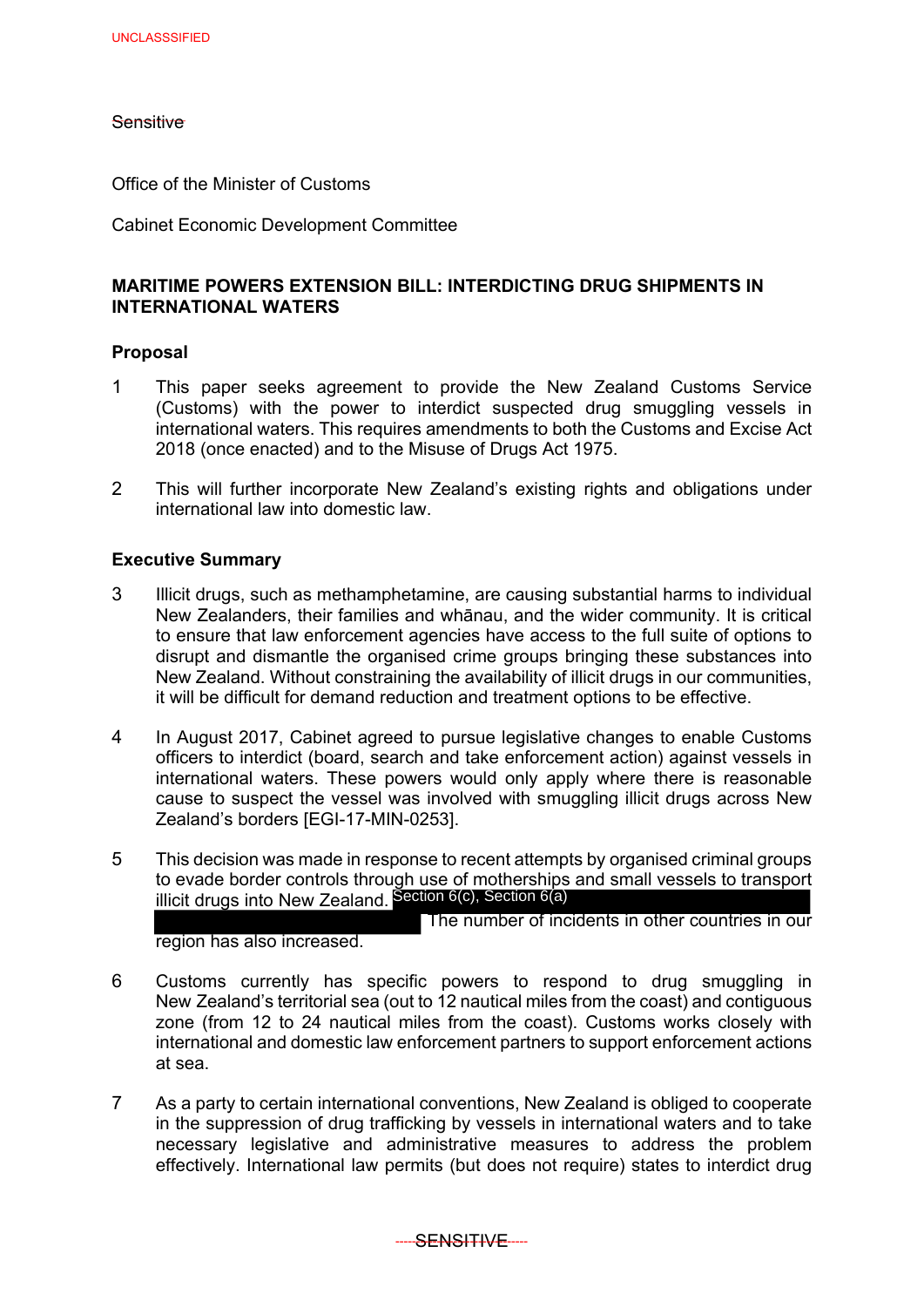trafficking vessels in international waters beyond the contiguous zone in specified circumstances. However, there is currently no specific legislation in New Zealand that implements the relevant provisions into domestic law. I consider it important that this issue is addressed to ensure that Customs has the powers it needs better to manage this elevated risk and provide powers to counter new business models of smuggling drugs into New Zealand.

- 8 The proposal to which Cabinet agreed in 2017 would have extended Customs' current powers into international waters, with reliance on existing offence provisions to prosecute those involved. However, it has become apparent that the existing offence provisions do not provide the full ability to prosecute those people found in international waters who are involved either directly or indirectly in smuggling illicit drugs across New Zealand's border. This risks making the effective interdiction powers in international waters vulnerable to legal challenge in New Zealand's courts.
- 9 Therefore, I am asking Cabinet to confirm the previous Cabinet decision to amend the Customs and Excise Act, and to agree to amend the Misuse of Drugs Act 1975 to create clear criminal offences and jurisdiction for New Zealand courts in relation to people who are involved in narcotics smuggling activities in international waters.
- 10 I consider it important to ensure that Customs has the powers it needs with some urgency in order to respond to the elevated level of risk. I have proposed this omnibus bill be treated as a Category 2 – that it must be passed by the end of 2018, ideally by October, to align with the start of summer when the risk is highest.
- 11 This will provide Customs with a clear ability to deal with vessels trafficking drugs through international waters with New Zealand as a target, with the objective of keeping illicit drugs from getting to New Zealand. It will also ensure that any drugs or other evidence can be seized, and individuals can be arrested and prosecuted in New Zealand.

#### **Background**

#### *Previous decisions*

- 12 On 21 August 2017, Cabinet agreed to provide Customs with the power to interdict (board, search and take enforcement action) vessels suspected of smuggling drugs in international waters [CAB-17-MIN-0443]. The main elements of this proposal are presented in this paper for Ministers' consideration.
- 13 A key assumption of the earlier proposal was that existing offence provisions in the Misuse of Drugs Act 1975 and the Crimes Act 1961 would be sufficient to enable prosecution of those apprehended under the proposed new powers in New Zealand courts.
- 14 However, it became apparent that the criminal offence provisions in New Zealand's domestic law were not sufficiently clear. This lack of clarity would make enforcement actions vulnerable to legal challenge on New Zealand Bill of Rights Act 1990 grounds, such as unlawful detention and habeas corpus applications, as well as broader grounds such as abuse of process. This would not have achieved the key objective of providing a clear and enabling legislative framework for responding to vessels in international waters that are engaged in illicit drug smuggling activities targeting New Zealand.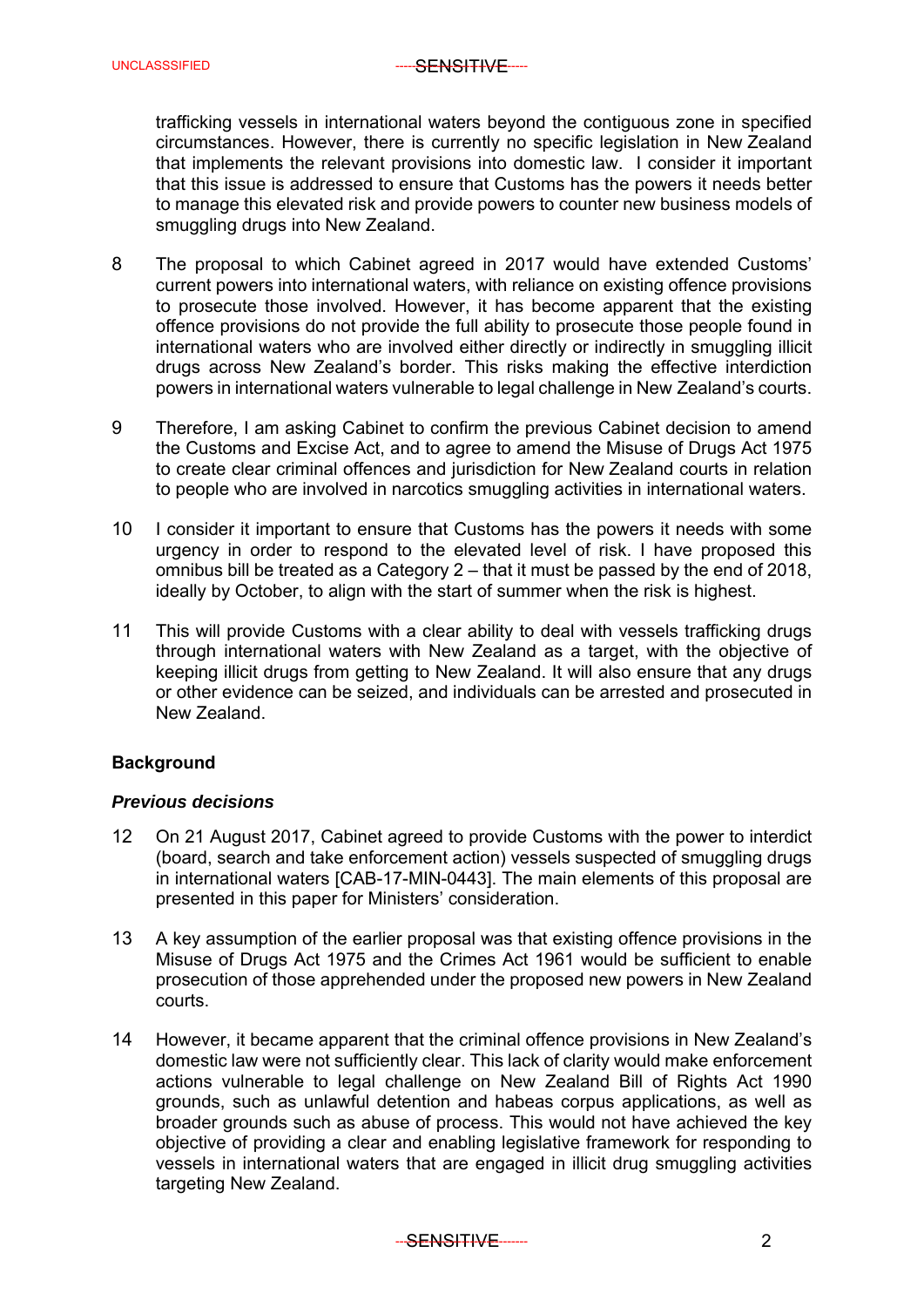- 15 Therefore, I am seeking Cabinet agreement to:
	- 15.1 proceed with the proposal to provide Customs with the power to interdict suspected drugs smuggling vessels in international waters beyond the contiguous zone (including the power to board, search and take enforcement action) under the Customs and Excise Act 2018 (once enacted); and
	- 15.2 to amend the Misuse of Drugs Act 1975 to provide clear criminal offences and jurisdiction for New Zealand courts so that offenders apprehended in international waters (including in the contiguous zone) may be prosecuted in New Zealand.

#### *Drug smuggling activity is increasing*

- 16 Illicit drugs, such as methamphetamine, are causing substantial harms to individual New Zealanders, their families and whānau, and the wider community. As part of coalition and support agreements, the Government has signalled its intention to take a serious focus on combatting organised crime and to prevent the harms caused by illicit drugs to individuals, families and whānau and the wider community.
- 17 New Zealand is an attractive market for international drug trafficking syndicates. The price of methamphetamine in New Zealand is about \$600 per gram which is substantially higher than other markets – about 12 times the price in the United States. Customs' seizures of methamphetamine have increased, on average, by 66 percent each year (from 20kg in 2010 to 416kg in 2016). While methamphetamine is the presenting issue, Customs is seeing a much broader range of drug types being trafficked from a more diverse range of countries. Over the last 12 months, there has been an increase in the seizures of cocaine, MDMA, synthetic cannabis, tobacco and fentanyl.
- 18 While this increase shows that Customs is stopping more illicit drugs getting into the market, other indicators suggest the size of the market is not decreasing accordingly. Users report that methamphetamine remains easily available in New Zealand, yet there are potentially reduced numbers of users. These indicators are consistent with an expanding methamphetamine market in New Zealand.



*Figure 1: Customs seizures of methamphetamine and the potential methamphetamine yield from precursors* 

Source: Customs. Seizures for 2017 are preliminary only and exclude large seizures that are pending confirmation of exact weight by ESR.

SENSITIVE 3 --------------------------------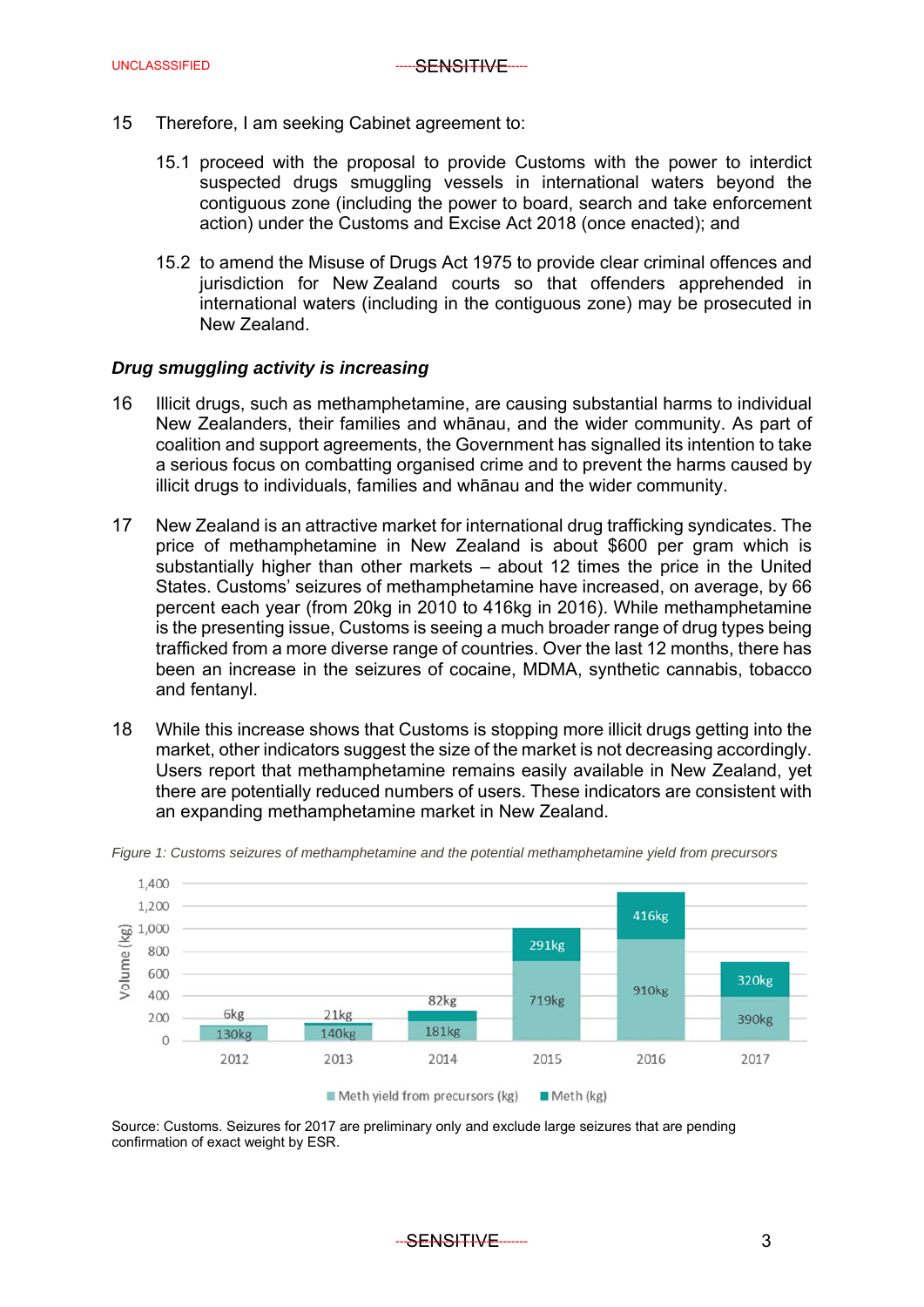#### *The use of motherships and small craft for drug smuggling is increasing*



20 Criminal groups have the flexibility to manage and disguise the routing and timing of their voyage to avoid official attention. Vessels can land at remote locations or transfer goods to domestic vessels without getting close to the coastline. If detected, traffickers have the option of trying to outrun enforcement vessels and can move outside a country's jurisdiction with relative ease. These advantages are multiplied if more than one support vessel is used to transport goods to shore.



- 22 Recent examples include:
	- 22.1 500kg of methamphetamine was seized on Ninety Mile Beach in June 2016 [Operation FRONTIA]
	- 22.2 Withheld under Section 6(c)
	- 22.3 in February 2017, 1.4 tonnes of cocaine was seized by Australian authorities 370km east of Sydney on the yacht *Elakha* – it is alleged that the *Elakha* sailed from Tauranga and met a mothership in the Tasman Sea.
- 23 Customs expects this current level of activity to continue. Withheld under Section 6(c)

1

24 There are more individual incidents of drugs being smuggled through mail and passenger streams than on vessels. However, vessels can carry large quantities of drugs of high value on the black market. Intervening these vessels in international waters provides a powerful opportunity to disrupt the flow of drugs into New Zealand earlier on in the supply to keep illicit drugs further away from New Zealand shores.

<sup>&</sup>lt;sup>1</sup> A vessel may be stateless because it does not have the right to fly the flag of any state. Under international law, a vessel that sails under the flags of multiple states according to convenience is also regarded as stateless.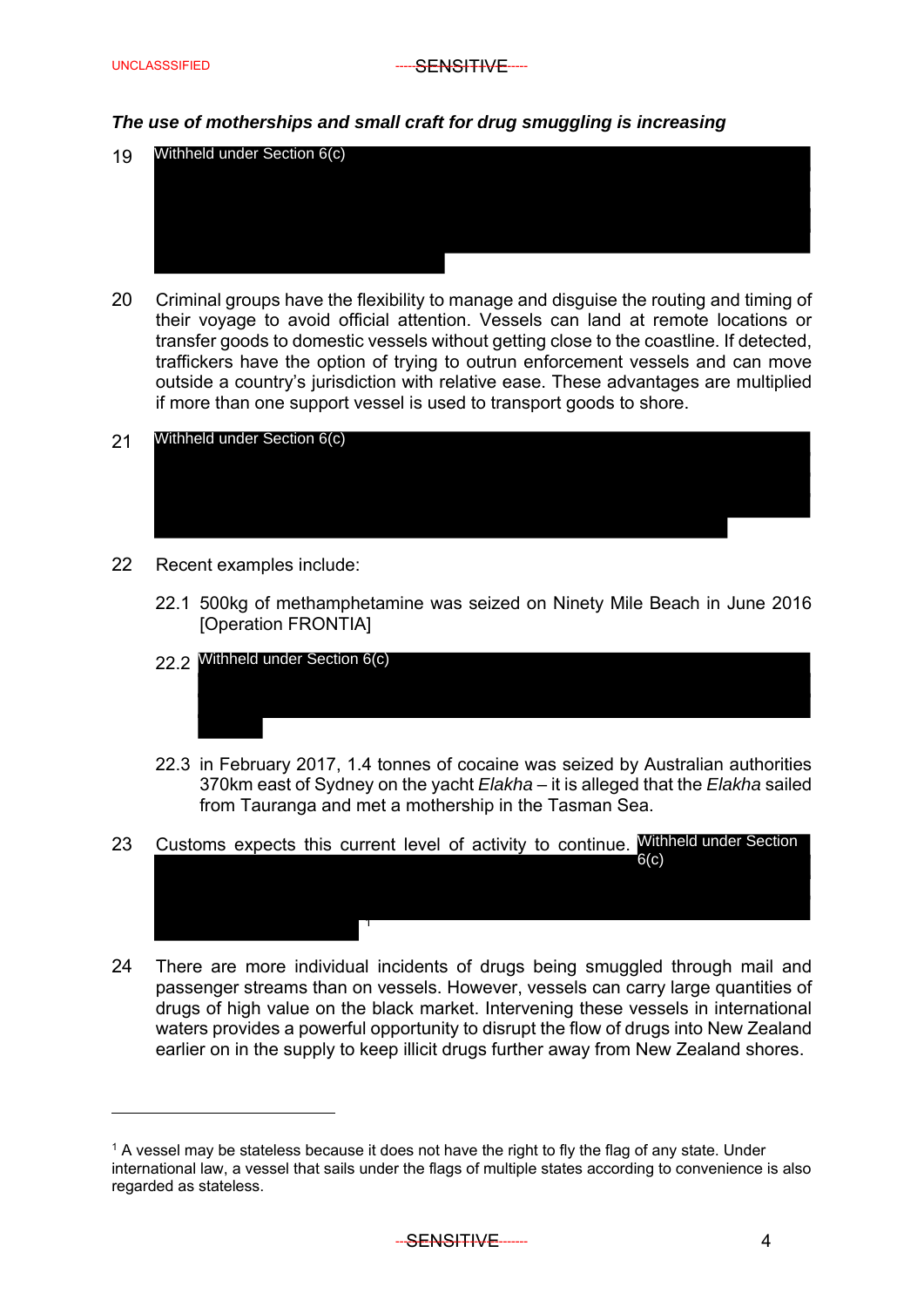25 These proposed powers will provide Customs and other law enforcement agencies with an additional tactical option for responding to attempts to smuggle drugs into New Zealand. It will also provide a greater opportunity to gather information about information with relevant agencies to disrupt and dismantle transnational criminal groups' activities upstream from New Zealand.

#### **Customs**' **powers at sea**

26 Under the 1982 UN Convention on the Law of the Sea (UNCLOS), a coastal state such as New Zealand has different rights in different maritime zones. Figure 2 illustrates the relevant zones and provides a summary of the powers currently available to Customs under New Zealand domestic law.



#### *Territorial sea*

- 27 New Zealand has sovereignty over its territorial sea (out to 12 nautical miles from the coast). The Customs and Excise Act provides for a broad range of obligations and powers in the territorial sea including:
	- 27.1 the requirement that all craft submit arrival documentation to enable Customs to make a risk assessment;
	- 27.2 the power to board and search any craft arriving or departing from New Zealand, which enables compliance checks and detection of offending; and
	- 27.3 powers to seize goods, detain and seize craft and arrest individuals, where prohibited or restricted goods are found, or other offences are identified.

#### *The contiguous zone*

28 The contiguous zone (from 12 to 24 nautical miles) is the zone adjacent to the territorial sea. It is part of international waters, and New Zealand does not have general sovereignty over it. However, in the contiguous zone New Zealand may exercise the control necessary to prevent and punish infringement of its customs,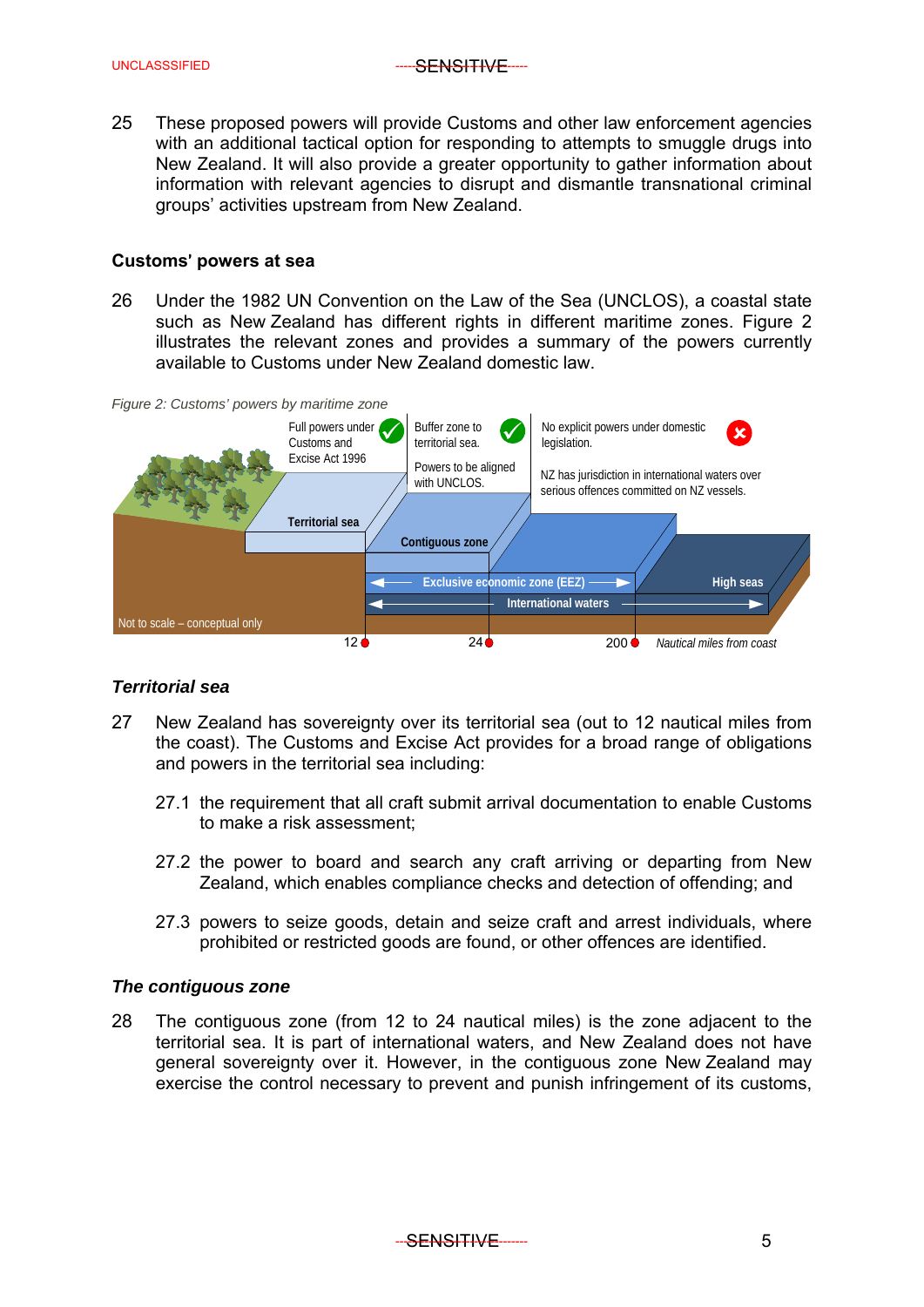fiscal, immigration or sanitary laws and regulations within its territory or territorial sea.<sup>2</sup>

- 29 Customs has a range of powers in domestic legislation that it can exercise in the contiguous zone including powers to board and search craft, seize goods, search people, and detain craft, weapons and other instruments of crime. Some adjustments to Customs' powers in this zone are included in the Customs and Excise Bill to address some inconsistencies in the current legislation.
- 30 In effect, this proposal will mean that a broader range of powers, currently available to be exercised in the territorial sea, will also be available in the contiguous zone – provided the powers are exercised in accordance with article 33 of UNCLOS.

#### *International waters beyond the contiguous zone*

- 31 The international waters beyond the contiguous zone are made up of the exclusive economic zone (EEZ) (the area from 12 to 200 nautical miles offshore), the high seas beyond that, and the EEZs of other states.
- 32 There is no distinction between the EEZ and the high seas under the 1988 UN Convention against Illicit Traffic in Narcotic Drugs and Psychotropic Substances (the Drug Trafficking Convention). The powers proposed in this paper could be used within New Zealand's EEZ, on the high seas, or in the EEZ of another state. In practice, however, the proposed powers are most likely to be used in international waters in New Zealand's region.
- 33 Under UNCLOS, vessels sailing in international waters are subject to the exclusive jurisdiction of their flag state (i.e. the state whose flag they are entitled to fly), save in exceptional cases provided for under UNCLOS or other treaties such as:
	- 33.1 a state may use a warship or other government ship to interdict a foreign vessel in international waters with the permission of the flag state (where there is one); and
	- 33.2 a coastal state may use its warships or military aircraft to undertake "hot pursuit" from the territorial sea or contiguous zone out into international waters beyond the contiguous zone where a foreign vessel is suspected of having violated the laws and regulations of the coastal state.

#### *New Zealand's obligations to suppress the illicit traffic in narcotic drugs and psychotropic substances*

- 34 The international legal framework for the suppression of illicit traffic in narcotic drugs is found in UNCLOS and the Drug Trafficking Convention. New Zealand has ratified both of these Conventions.
- 35 Under Article 108 of UNCLOS, all parties have an obligation to cooperate in the suppression of illicit traffic in narcotic drugs and psychotropic substances engaged in by vessels in international waters contrary to international conventions.

-

<sup>2</sup> See Article 33 of UNCLOS.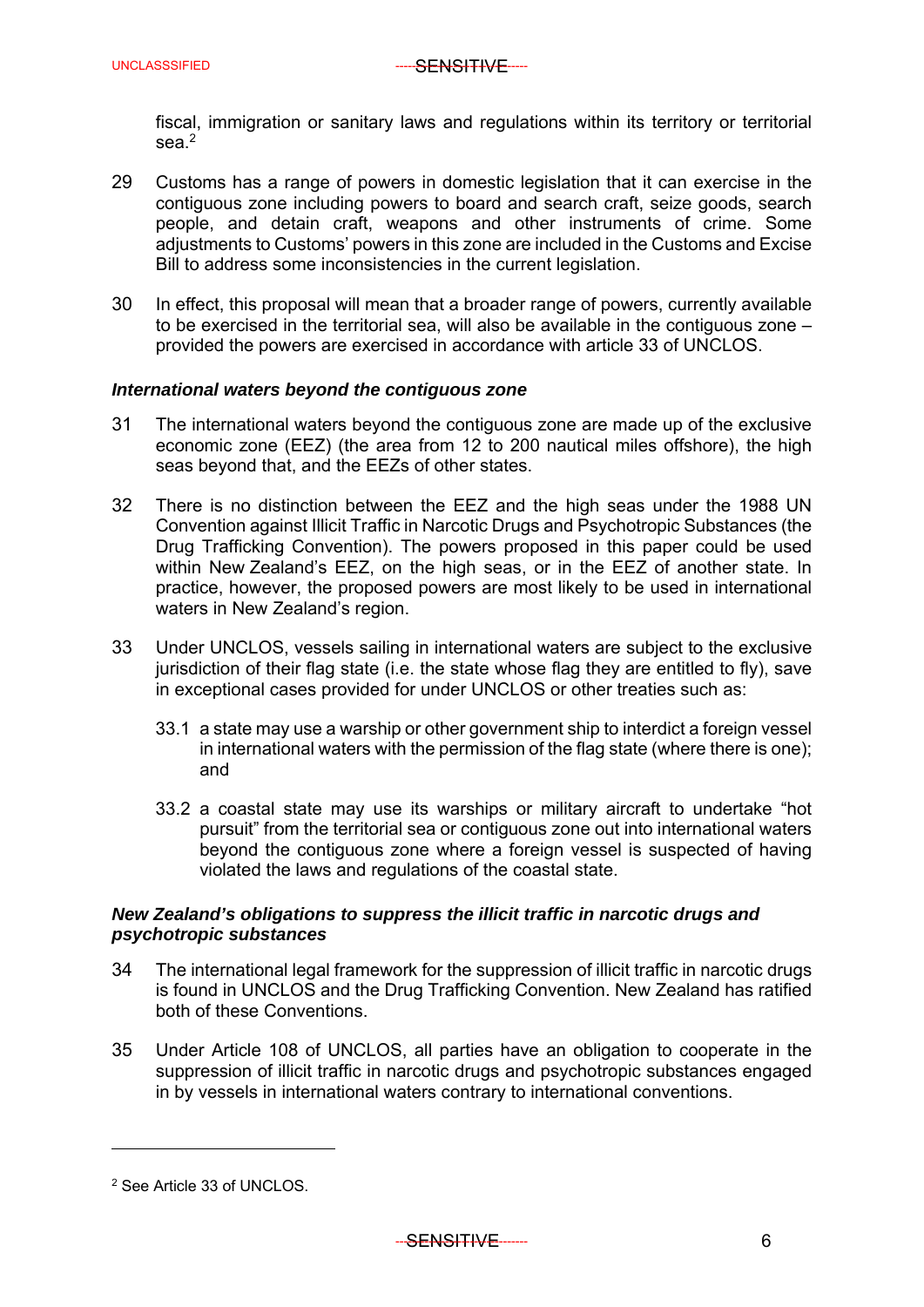- 36 The Drug Trafficking Convention elaborates on this general obligation. Under Article 17, where a party to the Convention has reasonable grounds to suspect that a vessel flagged to another party is engaged in illicit traffic of drugs, it may request authorisation from the flag State to take appropriate measures concerning the vessel. This authorisation can include the following actions: boarding the vessel, searching the vessel and, if evidence of involvement in illicit trafficking is found, taking appropriate action with respect to the vessel, persons and cargo on board.
- 37 Hot pursuit under Article 111 of UNCLOS may also be used to suppress drug trafficking operations. Hot pursuit must be commenced when the vessel that is believed to have violated the laws of the coastal state is within internal waters, the territorial sea or the contiguous zone, and may only be continued outside the territorial sea or contiguous zone if the pursuit has not been interrupted.
- 38 Further, Article 111(4) of UNCLOS permits pursuit of a "mothership" that has not itself entered the territorial sea or contiguous zone if one of the mothership's boats has done so, or the mothership is working with other craft as a team. In this context the mothership has a "constructive presence" in the territorial sea or contiguous zone and can be pursued and interdicted.
- 39 The Drug Trafficking Convention obliges parties to establish criminal offences in their domestic law in respect of certain conduct (e.g. the importation or exportation of narcotics and psychotropic substances). It also obliges the parties to establish jurisdiction over those offences when they are committed in their territory or on board a vessel flying their flag. New Zealand has given effect to these provisions via the Misuse of Drugs Act.
- 40 The Drugs Trafficking Convention permits (but does not oblige) parties to establish jurisdiction over offences committed by their nationals. New Zealand has given effect to this provision with the enactment of section 12C of the Misuse of Drugs Act, which allows New Zealand citizens and persons present in New Zealand to be prosecuted in New Zealand for drug offences they have committed overseas.
- 41 The Drugs Trafficking Convention also permits (but does not oblige) parties to establish jurisdiction over offences committed on board vessels that are interdicted with the consent of the flag state given pursuant to article 17(4) of that Convention. New Zealand has not implemented this provision into its domestic law. Although section 12C of the Misuse of Drugs Act applies to certain offences committed overseas, it was not designed to prosecute offending on vessels operating in international waters.
- 42 Australia and the United Kingdom have legislation that provides for the power to interdict vessels in international waters that are suspected of involvement in drug smuggling. These provisions provide relevant precedents for the powers proposed in this paper.

#### **Proposal: legislative amendment to enable Customs officers to take enforcement action in international waters and prosecute offenders**

43 Legislative amendment is needed to provide clarity to Customs officers' powers to interdict drug trafficking vessels outside the contiguous zone. The absence of specific legislative powers creates uncertainty as to how Customs and other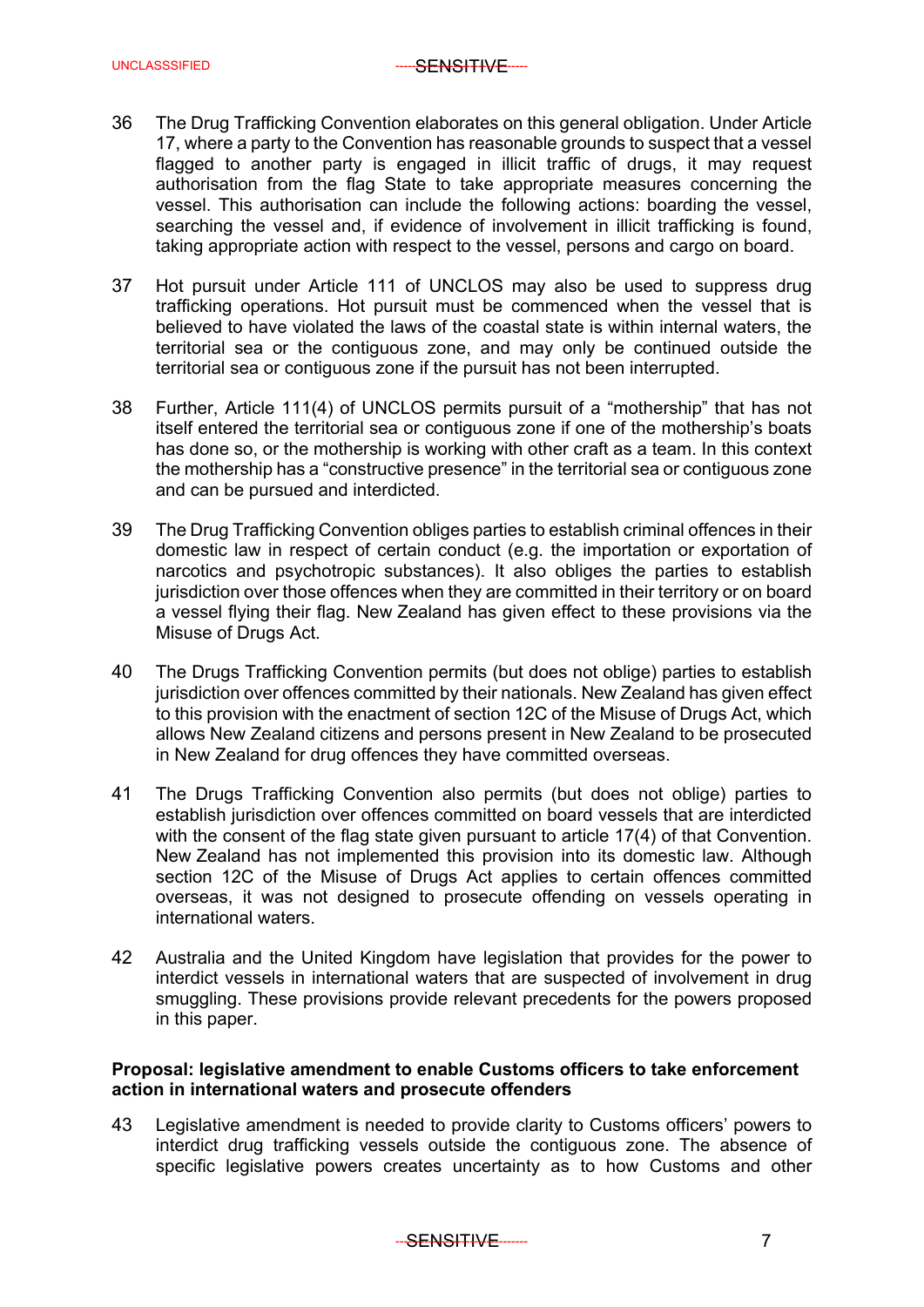agencies can exercise the rights and obligations contained in UNCLOS and the Drug Trafficking Convention. The lack of clear powers in New Zealand's domestic law creates uncertainty, and renders enforcement actions and any subsequent prosecutions vulnerable to legal challenge.

- 44 Cabinet agreed in August 2017 to extend certain statutory powers of New Zealand Customs officers to board, search and take necessary enforcement action against vessels in international waters beyond the contiguous zone where there are reasonable grounds to suspect that a vessel is involved in an attempt to smuggle illicit drugs into, or out of, New Zealand.
- 45 I am seeking confirmation of this decision.
- 46 In addition, I further recommend that the Misuse of Drugs Act 1975 be amended to provide offence provisions in respect of people on board vessels in international waters (including in the contiguous zone) that are involved either directly or indirectly in the illicit cross-border importation and exportation of controlled drugs and precursor substances. I propose that the new offences are treated as analogous to existing "dealing" offences under the Misuse of Drugs Act, and I recommend that the same penalties apply.
- 47 The proposed changes will:
	- 47.1 extend the framework for Customs' powers in the contiguous zone to international waters beyond this zone;
	- 47.2 establish clear jurisdiction under the Misuse of Drugs Act over offences committed at any point of international waters, including within the contiguous zone.
- 48 Implementation of this proposal will mean that Customs can take the initiative to act with the greatest effect both operationally and strategically by intervening earlier rather than having to wait until drugs are brought closer to New Zealand's shores. The option of using these powers will become part of the toolkit for responding to illicit drug smuggling in international waters including when a mothership operation is detected. This option will be assessed against other intervention options and will take into account the availability of NZDF assets, as well as health and safety considerations. These powers would only be exercised where it is determined to be the most effective tactical approach.
- 49 Customs has the legislative mandate to prevent smuggling by sea, but in practice, major drug operations are usually undertaken jointly with Police, and Defence assets are required to support maritime interventions. The new powers which would be inserted into the Customs and Excise Act would be able to be delegated to Police and Defence personnel. For the avoidance of doubt, it will be necessary in drafting legislation to make clear that the new powers do not limit the exercise of maritime powers in other contexts (e.g. terrorism responses).

### *This approach is consistent with international law and is limited to drug trafficking*

50 A key consideration is ensuring consistency with New Zealand's international legal obligations. A domestic legislative framework that implements the relevant provisions of UNCLOS and the Drug Trafficking Convention will: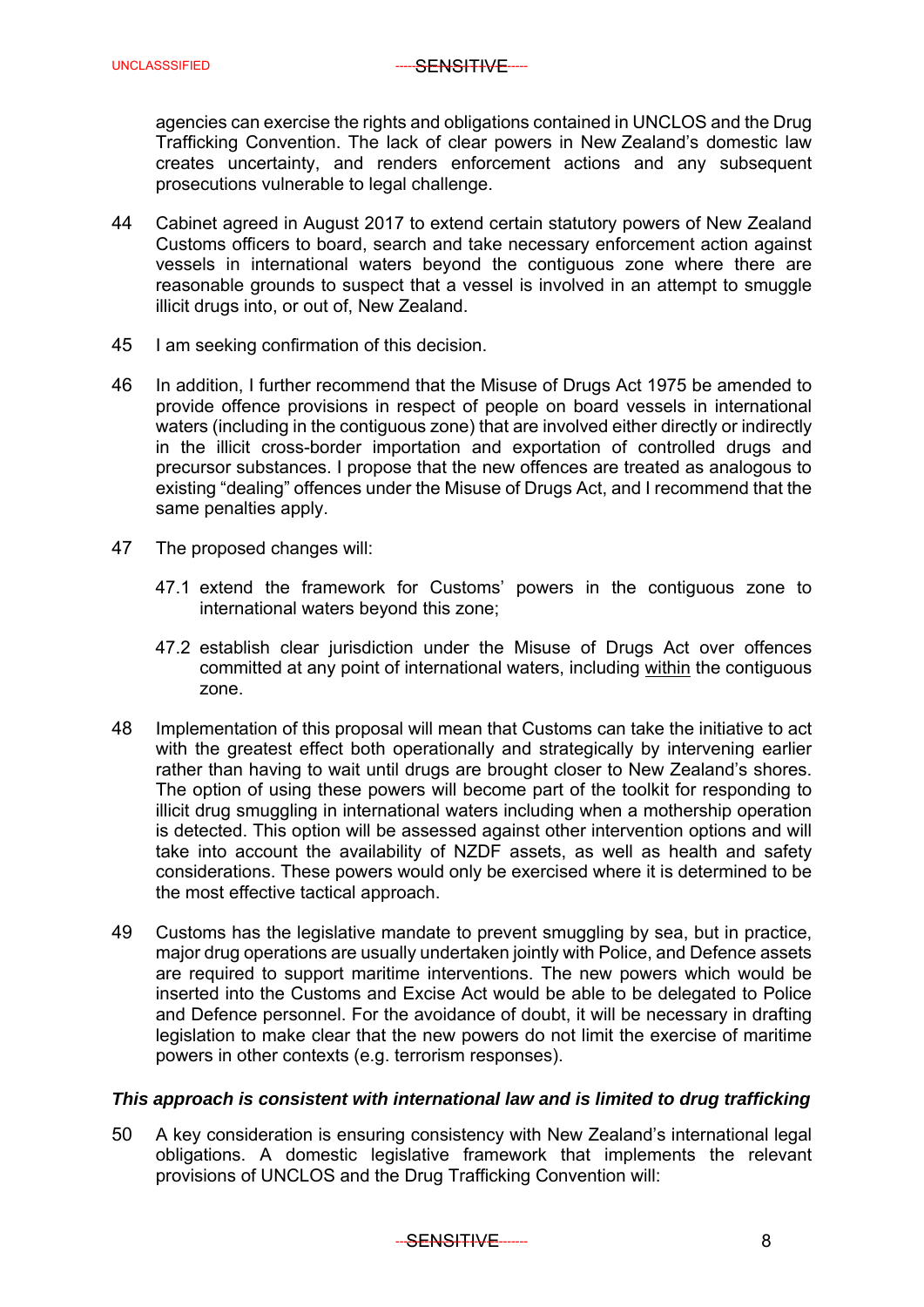- 50.1 provide greater transparency about what actions are permitted, to inform operational planning, decision-making and activity;
- 50.2 provide a clear mandate where the support of other agencies is required; and
- 50.3 minimise the risk of successful challenge to the admissibility of evidence given in New Zealand courts.
- 51 The exercise of powers in international waters beyond the contiguous zone would be limited to the suppression of drug trafficking. Officials considered whether there is scope to extend the proposal to other prohibited or restricted goods. However, as the presenting risk is responding to drug smuggling, this has been prioritised.

#### 52 Section 6(a)

#### *Threshold for exercising the powers*

- 53 The threshold for exercising the proposed powers in a given case will be:
	- 53.1 where the applicable international legal conditions have been satisfied (which may include obtaining prior flag state consent); and
	- 53.2 there is **reasonable cause to suspect** that:
		- i. a drug smuggling offence under the Misuse of Drugs Act 1975 (as amended) is being committed; and
		- ii. the vessel to be interdicted has been, is being, or intended to be involved in, or connected to, the facilitation of illicit drugs crossing New Zealand's border.

#### *Enforcement and other powers to apply*

- 54 Cabinet previously agreed that the powers that may be applied in international waters beyond the contiguous zone correspond with those that apply in New Zealand's contiguous zone.
- 55 These powers relate to boarding, searching, and detaining craft, questioning and searching persons, securing evidence and seizure of goods, and arrest of offenders, as set out in Part Four of the Customs and Excise Bill (with appropriate adaptations and modifications). These powers are consistent with the actions that may be taken under Article 17(4) of the Drug Trafficking Convention.
- 56 The circumstances of each situation (including any conditions imposed by a foreign flag state) will determine how powers are exercised.

#### *Providing jurisdiction over vessels in international waters that are involved in illicit drug trafficking into and out of New Zealand*

57 Under current legislation, an offence occurs when the drug is unlawfully imported or exported from New Zealand. Existing provisions relating to extraterritorial offences under section 12C do not provide clear jurisdiction in international waters. Therefore,

#### SENSITIVE 9 --------------------------------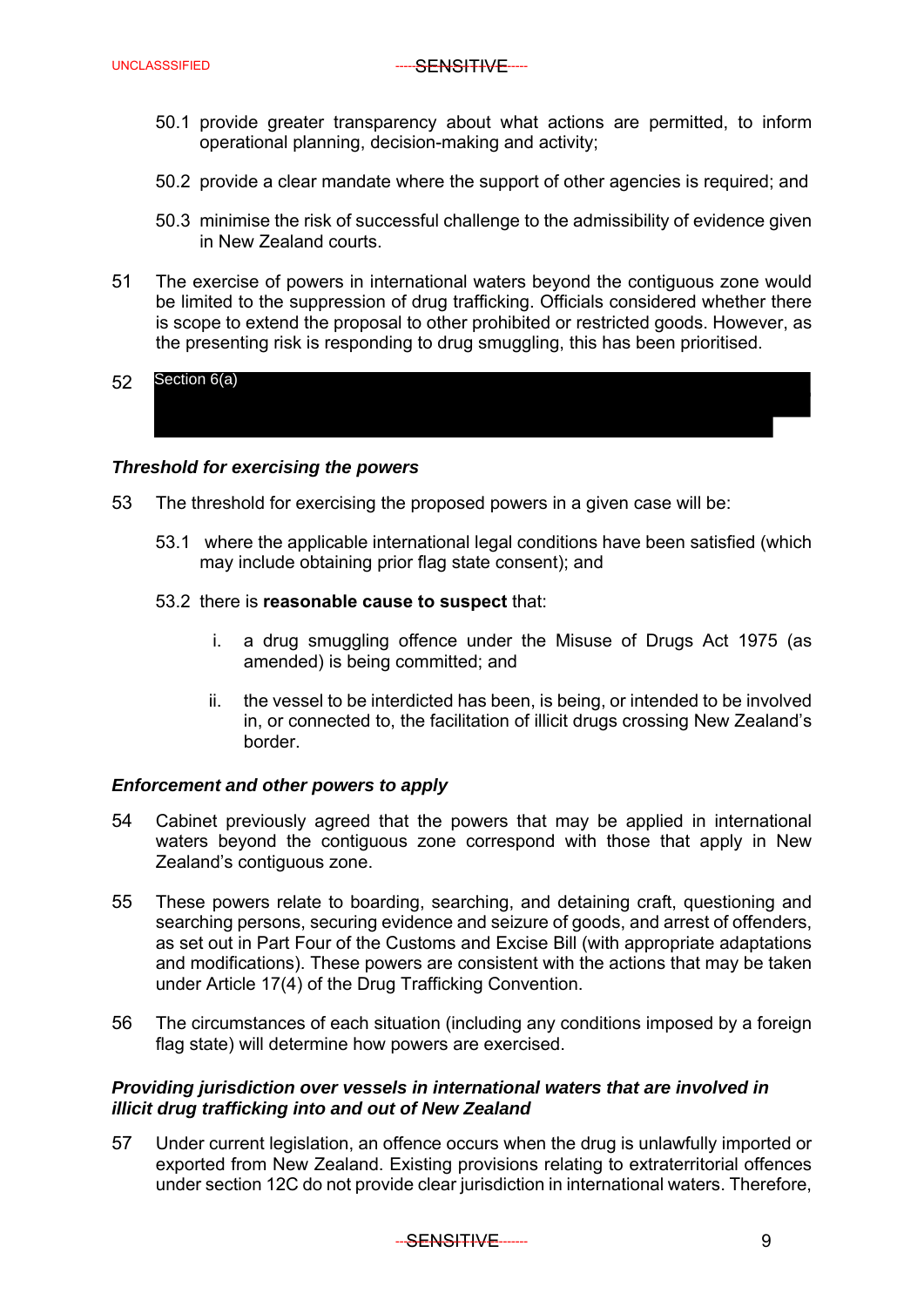-

I recommend providing jurisdiction and offence provisions that will apply before importation and after exportation to the people onboard vessels in international waters that are involved directly or indirectly in these activities and who facilitate the smuggling of drugs across the border. This type of involvement in drugs smuggling should be treated in the same way as if it had happened within New Zealand. It should be analogous to comparable provisions under the Misuse of Drugs Act which relate to:

- 57.1 dealing and unlawful importation and exportation (for example sections 6 and 12AB); and
- 57.2 the supply of equipment and materials to be used in the production of controlled drugs (section 12A).
- 58 This change is needed to support a full enforcement regime in international waters so that law enforcement agencies can intervene at an earlier point in smuggling operations than is envisaged under current legislation.
- 59 This would mean that a person would commit an offence if:
	- 59.1 they are on any vessel in international waters; and
	- 59.2 they are in possession of a controlled drug, or are otherwise knowingly involved in the carrying or concealment of these items on this or any other vessel<sup>3</sup>; and
	- 59.3 where it is intended that the drug is to be imported, or has been exported, to or from New Zealand.
- 60 An analogous approach also means that the same penalties should also apply. The offences related to each type of offence are set out in the table below.

| Type of offence                                                            | <b>Maximum</b><br>penalty |
|----------------------------------------------------------------------------|---------------------------|
| Import or export of controlled drugs classified as:                        |                           |
| Class A (eg methamphetamine)                                               | Life in prison            |
| Class B (eg hashish or MDMA (ecstasy))                                     | 14 years                  |
| Any other controlled drugs (eg cannabis fruit, plant, and seed or          | 8 years                   |
| coca leaf).                                                                |                           |
| Import or export of <b>precursor substances</b> (such as pseudoephedrine), | 7 years                   |
| with the intention to use these substances to produce or manufacture       |                           |
| controlled drugs under section 6(1)(b) of the Misuse of Drugs Act.         |                           |
| Supply of equipment and materials to be used in the production of          | 7 years                   |
| controlled drugs under section 6(1)(b) of the Misuse of Drugs Act.         |                           |

61 Customs will work with relevant agencies to confirm the legislative design as part of drafting. The focus will be on making the least change necessary to the Misuse of Drugs Act to ensure the policy objectives can be achieved. It may be possible to implement this change solely by clarifying extraterritorial jurisdiction over existing offences, or by specifying that existing offences apply to drug smuggling in international waters. The creation of an entirely new offence will only be considered

<sup>&</sup>lt;sup>3</sup> This includes, for example, situations where the shipment of illicit drugs has been (or is yet to be) transferred to the vessel.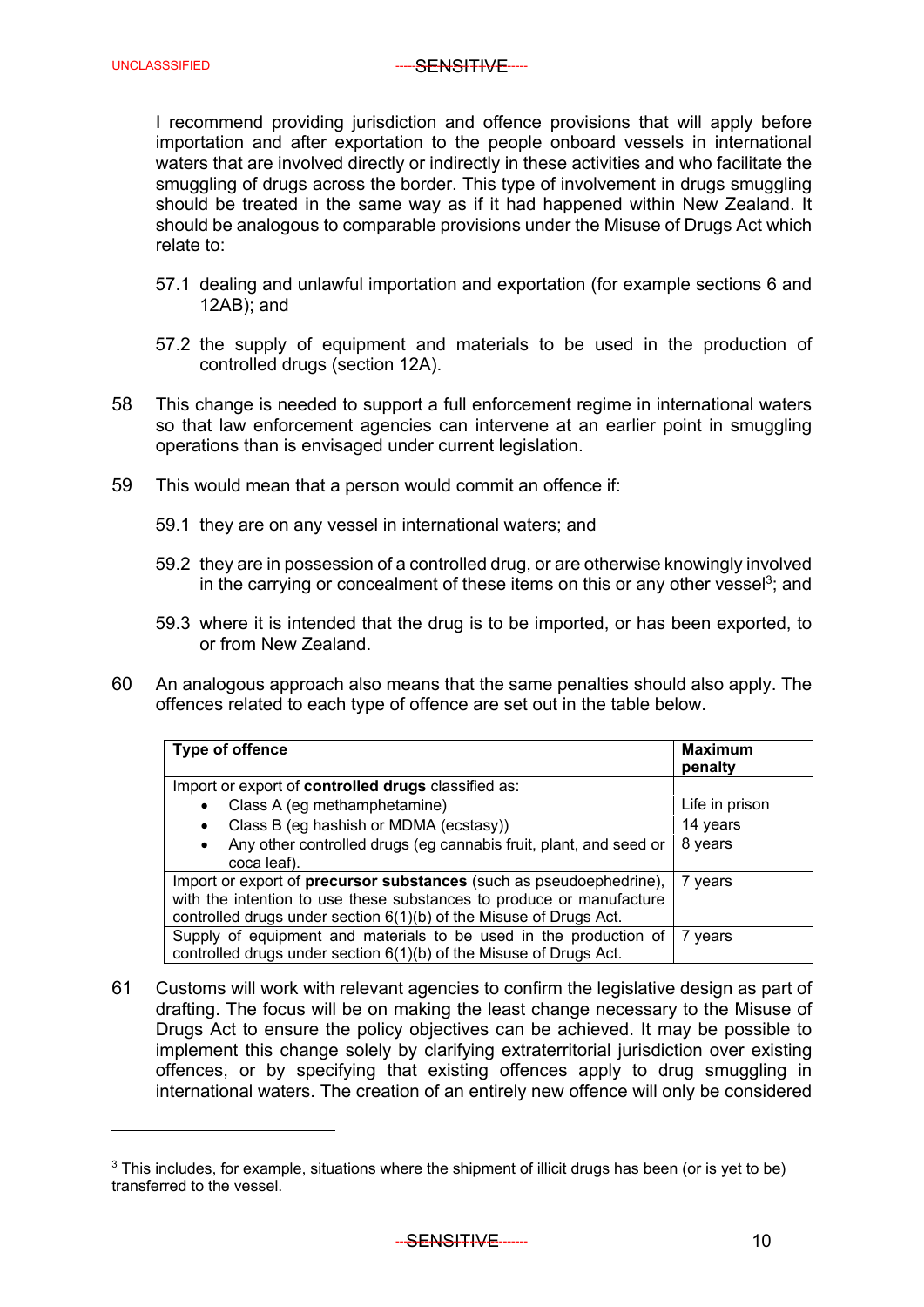if the other options do not adequately address the identified legal risks and prosecutorial jurisdiction issues.

#### *Application to all types of vessels*

- 62 This framework should specify the authorisations required in relation to different types of vessels, in a manner consistent with the Drug Trafficking Convention. This will include, for example, meeting New Zealand's obligations under the Drug Trafficking Convention to seek the consent of the flag state and complying with any conditions imposed by the flag state in giving that consent.
- 63 Cabinet previously agreed that the legislation apply to New Zealand vessels, foreign vessels, and stateless vessels.

#### *Evidence of other prohibited items or activities found during a search*

- 64 There may be circumstances where evidence of other customs, immigration or biosecurity offending is identified during a search of a vessel. However, Customs will not have any powers to seize the goods or take any other enforcement actions unless there is a specific international legal basis for doing so (and, if applicable, the flag State has given separate authorisation).4
- 65 In managing this risk, Customs will share relevant intelligence, where possible, about potential offences with the relevant authorities. If the vessel continues to its destination, enforcement agencies will be able to take action once the vessel enters waters where the jurisdiction of the destination state can be exercised.
- 66 Customs works closely with international and domestic law enforcement partners to support enforcement actions at sea. One of the features of the new regime is the ability to delegate Customs officers' powers. This will enable personnel from other agencies, such as Police and NZDF, to be authorised to exercise these powers where a multi-agency response is necessary. The proposal which was previously agreed to is deliberately limited to drug trafficking, as opposed to other customsrelated offending or other maritime threats such as people smuggling because the presenting risk is drug smuggling.

#### **Legislative implications**

 $\overline{a}$ 

- 67 I recommend a separate omnibus bill, the "Maritime Powers Extension Bill" to amend the Customs and Excise Act 2018 (once enacted) and the Misuse of Drugs Act 1975.
- 68 I have recommended that this Bill should be passed in 2018 (Category 2) ideally at the same time as the new Customs and Excise Bill comes into force on 1 October 2018. This will ensure that Customs has these powers available at the start of the summer, when international movements of small craft are at their highest.

<sup>4</sup> This would include, for example, people smuggling activities under the 2000 Protocol against the Smuggling of Migrants by Land, Sea and Air, supplementing the UN Convention against Transnational Organised Crime.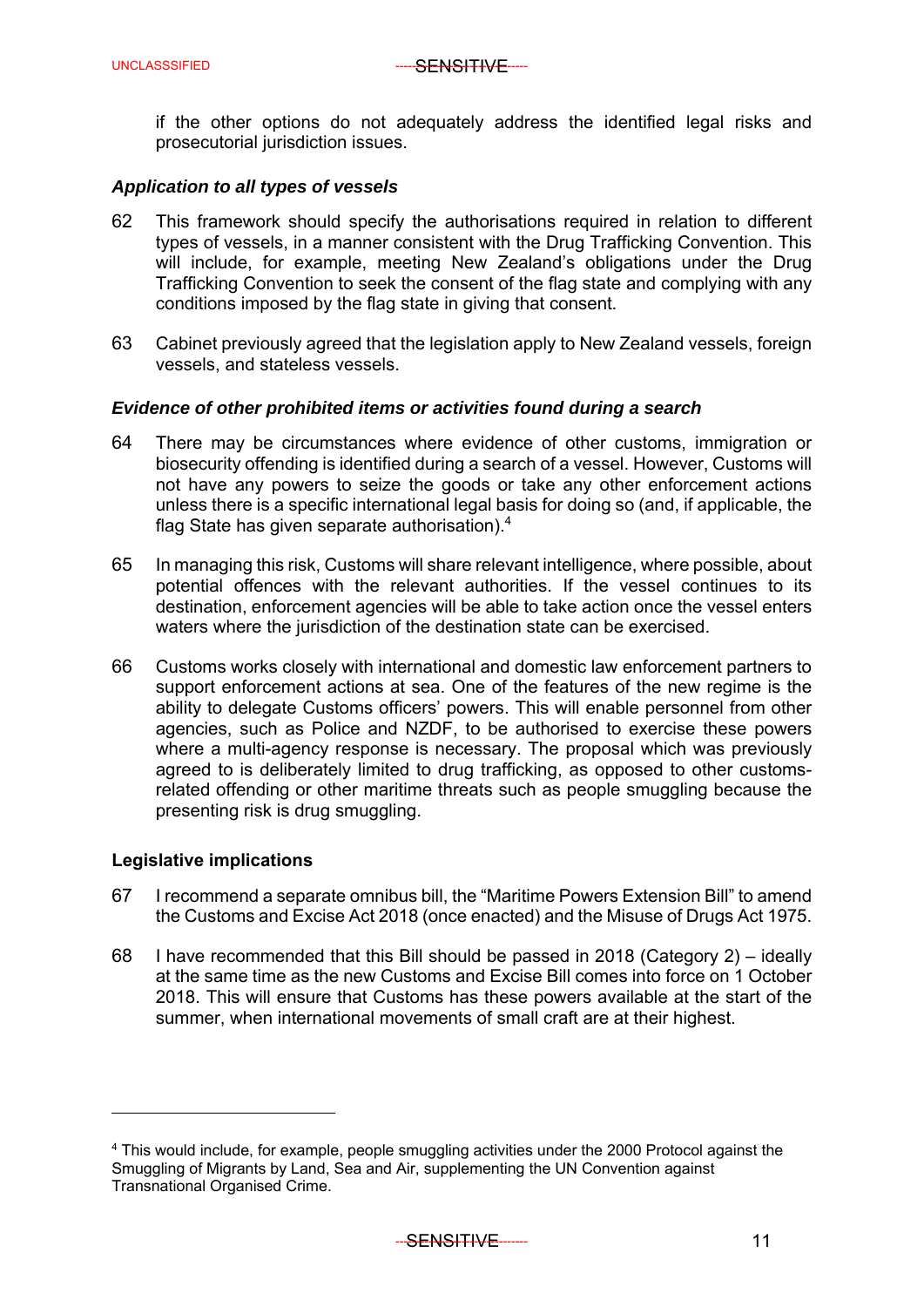#### **Consultation**

69 The following departments have been consulted: Department of the Prime Minister and Cabinet (Policy Advisory Group and Security and Intelligence Group), Ministry of Business, Innovation and Employment (Immigration), Ministry of Defence and New Zealand Defence Force, Crown Law Office, Ministry of Foreign Affairs and Trade, Ministry of Justice, Ministry of Health, Ministry for Primary Industries, Ministry of Transport, and the New Zealand Police.

#### **Implications**

70 This proposal has no implications in the following areas:

| <b>Financial Implications</b> | Not Applicable |
|-------------------------------|----------------|
| <b>Gender Implications</b>    | Not Applicable |
| Disability Implications       | Not Applicable |

#### **Human rights and Bill of Rights implications**

- 71 Aspects of this proposal do raise issues that are potentially inconsistent with the Bill of Rights Act. This includes:
	- 71.1 s21 freedom to be secure against unreasonable search and seizure
	- 71.2 s22 right to be free from arbitrary arrest and detention.
- 72 I consider that the proposed powers are not unreasonable. Any impacts on human rights will be mitigated by:
	- 72.1 establishing a clear threshold of "reasonable cause to suspect" before any actions are taken
	- 72.2 limiting the scope to drug smuggling offences that have a nexus with New Zealand
	- 72.3 consistency with international law, including the requirement to seek the consent of the flag state.
- 73 A final view as to whether the proposed amendments are consistent with the New Zealand Bill of Rights Act will be possible be possible once the legislation has been drafted. Officials from the Ministry of Justice and Customs will work together to ensure that any issues are identified and managed appropriately.

#### **Regulatory Impact Analysis**

- 74 A regulatory impact statement (RIS) has been prepared and is attached.
- 75 The Customs' Regulatory Impact Statement Panel has reviewed the RIS and considers that the information and analysis summarised in the RIS meets the quality assurance criteria.

<u>--SENSITIVE 12</u>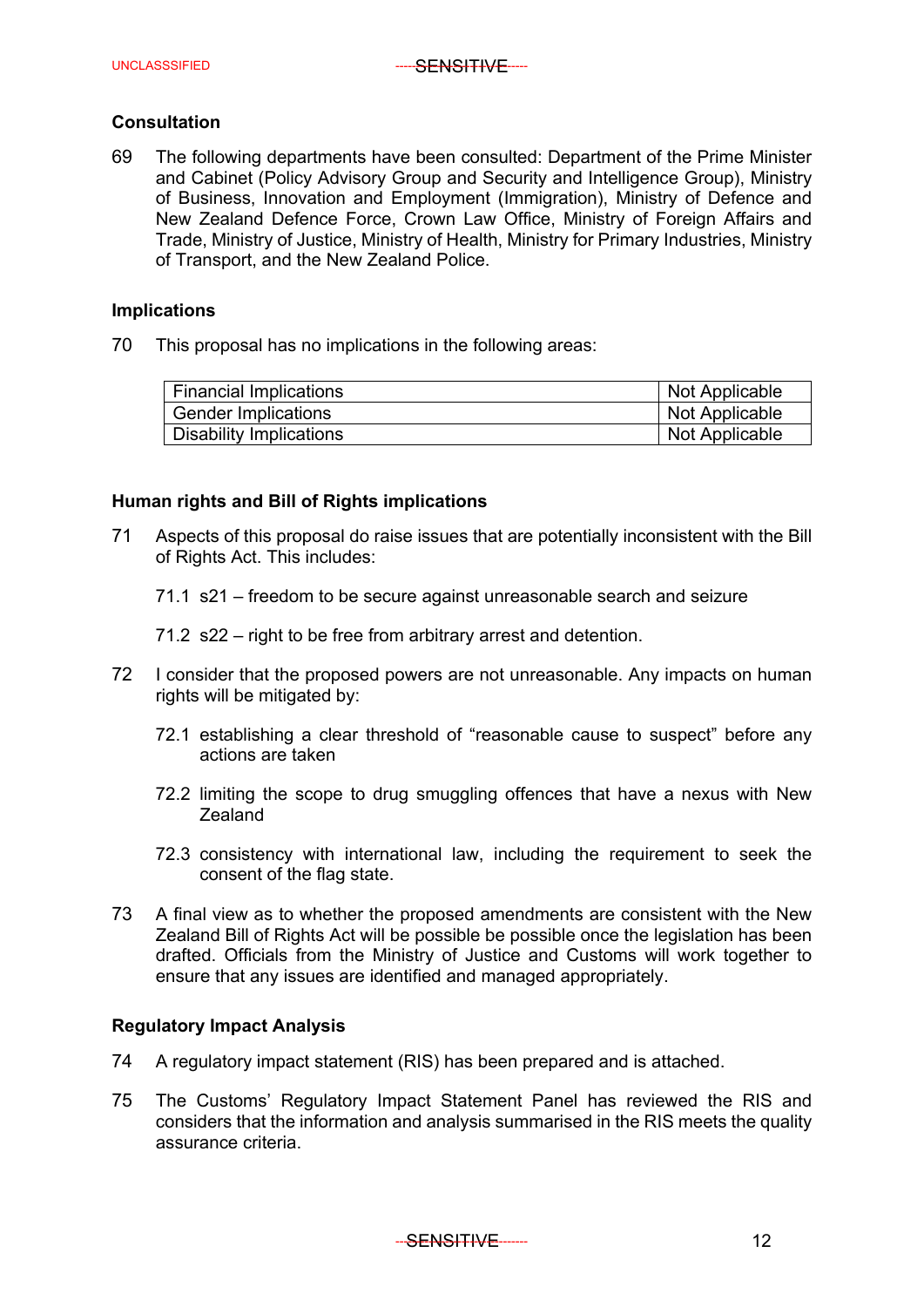#### **Publicity**

76 This paper and the accompanying Regulatory Impact Statement will be published at the time that the Bill is introduced to the House. Some material may be withheld in accordance with the provisions of the Official Information Act 1982.

#### **Recommendations**

- 77 The Minister of Customs recommends that the Committee:
	- 1 **note** that the absence of a specific legislative framework limits Customs' ability to respond to identified drug smuggling activities in international waters beyond the contiguous zone
	- 2 **agree** to confirm Cabinet's decisions on 21 August 2017:
		- 2.1 to give Customs the statutory power to board, search and, if evidence of offending is found, take necessary enforcement actions in respect of vessels in international waters beyond the contiguous zone in line with those powers that apply within New Zealand's contiguous zone;
		- 2.2 that the threshold for exercising the proposed powers in a given case contain the following elements (and subject to drafting by Parliamentary Counsel):
			- a. the applicable international legal conditions have been satisfied (which may include obtaining prior flag state consent); and
			- b. there is reasonable cause to suspect that:
				- i. an offence has been, is being or will be committed under sections 6, 12A or 12AB of the Misuse of Drugs Act 1975 [or otherwise as amended], and that the vessel to be interdicted has been, is being or will be used to facilitate (assist in the commission of) that offence (or an attempt or conspiracy to commit such an offence); and
				- ii. the vessel to be interdicted has been, is being, or intended to be involved in, or connected to, the facilitation of illicit drugs crossing New Zealand's border;
		- 2.3 that Customs' powers in international waters beyond the contiguous zone apply to New Zealand flagged vessels, foreign vessels, and stateless vessels;
		- 2.4 that the scope of Customs' powers in international waters beyond the contiguous zone be limited to what is consistent with New Zealand's international legal obligations under the UN Convention on the Law of the Sea and the United Nations Convention on the Suppression of Illicit Traffic in Narcotic Drugs and Psychotropic Substances 1988;
	- 3 **agree** to amend the Customs and Excise Act 2018 (when enacted) to give effect to these decisions under recommendation 2;